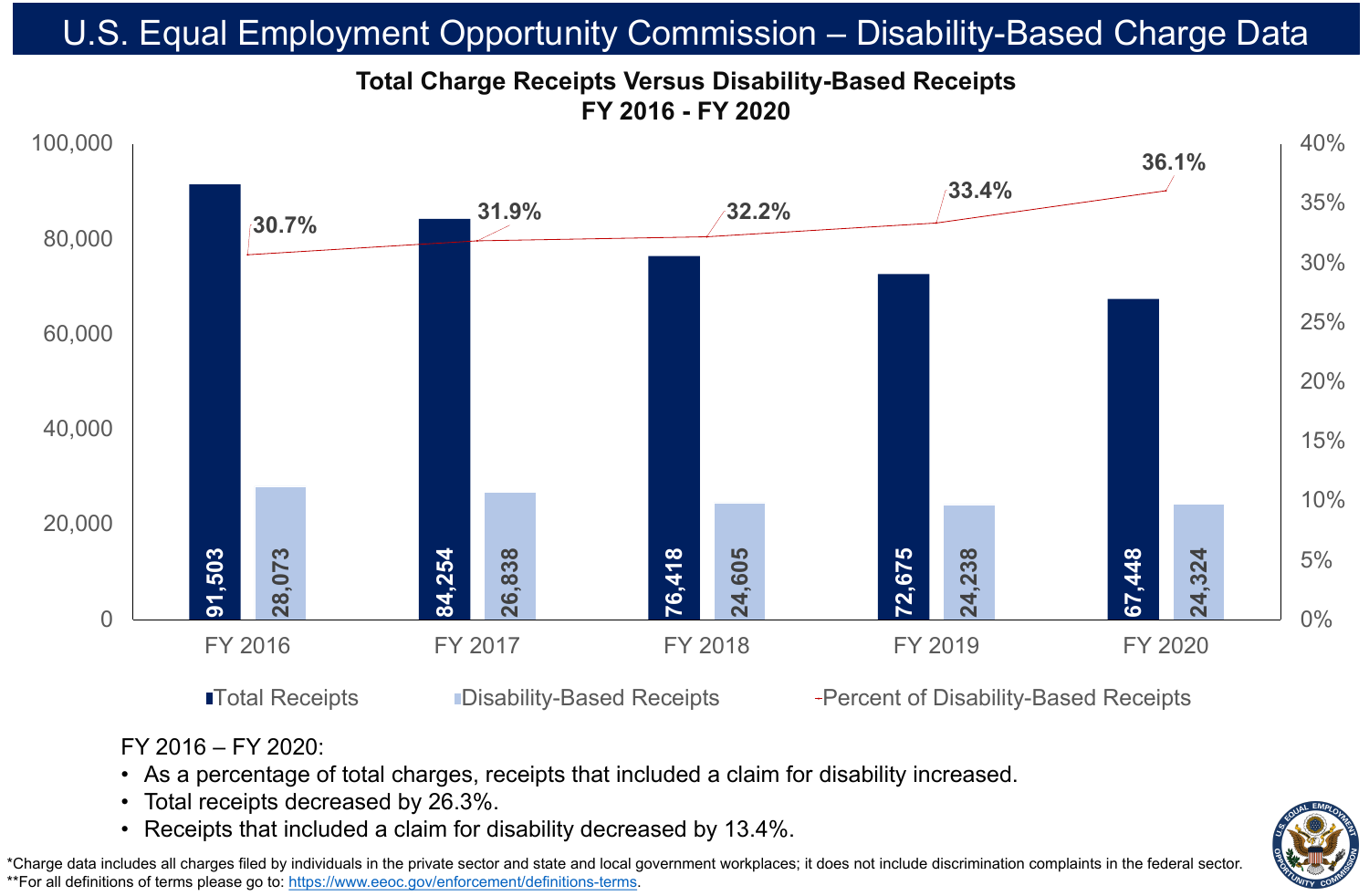### FY 2016 – FY 2020:

• As a percentage of total monetary benefits, monetary benefits for charges that included a claim for disability

- decreased.
- 
- 

# • Total monetary benefits decreased by \$14.8 million, a change of 4.3%.

# **Total Monetary Benefits Versus Disability-Based Monetary Benefits FY 2016 – FY 2020** U.S. Equal Employment Opportunity Commission – Disability-Based Charge Data

\*Charge data includes all charges filed by individuals in the private sector and state and local government workplaces; it does not include discrimination complaints in the federal sector. \*\*For all definitions of terms please go to:<https://www.eeoc.gov/enforcement/definitions-terms>.

 $\begin{array}{c} \hline \text{S} \end{array}$ Monetary Benefits (Millions) efits  $\overline{\mathbf{0}}$ eta



**ITotal Monetary Benefits** IDisability-Based Monetary Benefits **Percent of Disability-Based Monetary Benefits** 

### FY 2016 FY 2017 FY 2018 FY 2019 FY 2020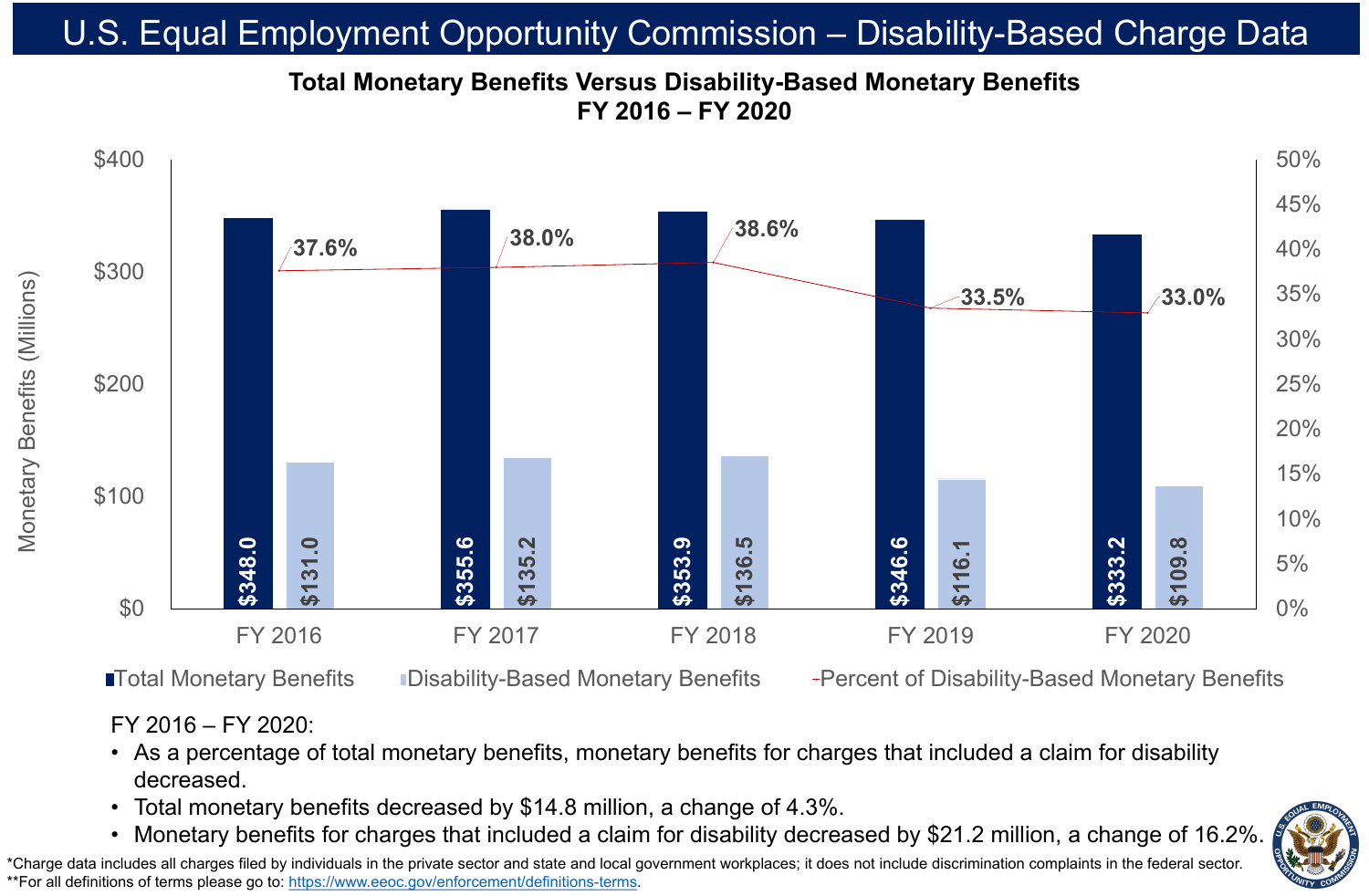

# **Total Resolutions Versus Disability-Based Resolutions FY 2016 - FY 2020** U.S. Equal Employment Opportunity Commission – Disability-Based Charge Data

\*Charge data includes all charges filed by individuals in the private sector and state and local government workplaces; it does not include discrimination complaints in the federal sector. \*\*Resolutions - All charges closed in the administrative process, comprised of charges with no cause findings, administrative closures, and merit resolutions. \*\*\*For all definitions of terms please go to:<https://www.eeoc.gov/enforcement/definitions-terms>.

### FY 2016 – FY 2020:

# • As a percentage of total resolutions, resolutions of charges with a claim for disability increased. • Resolutions of charges that included a claim for disability decreased by 17.0%.

### ■Total Resolutions ■ Disability-Based Resolutions → Percent of Disability-Based Resolutions



- 
- Total resolutions decreased by 27.3%.
- 
-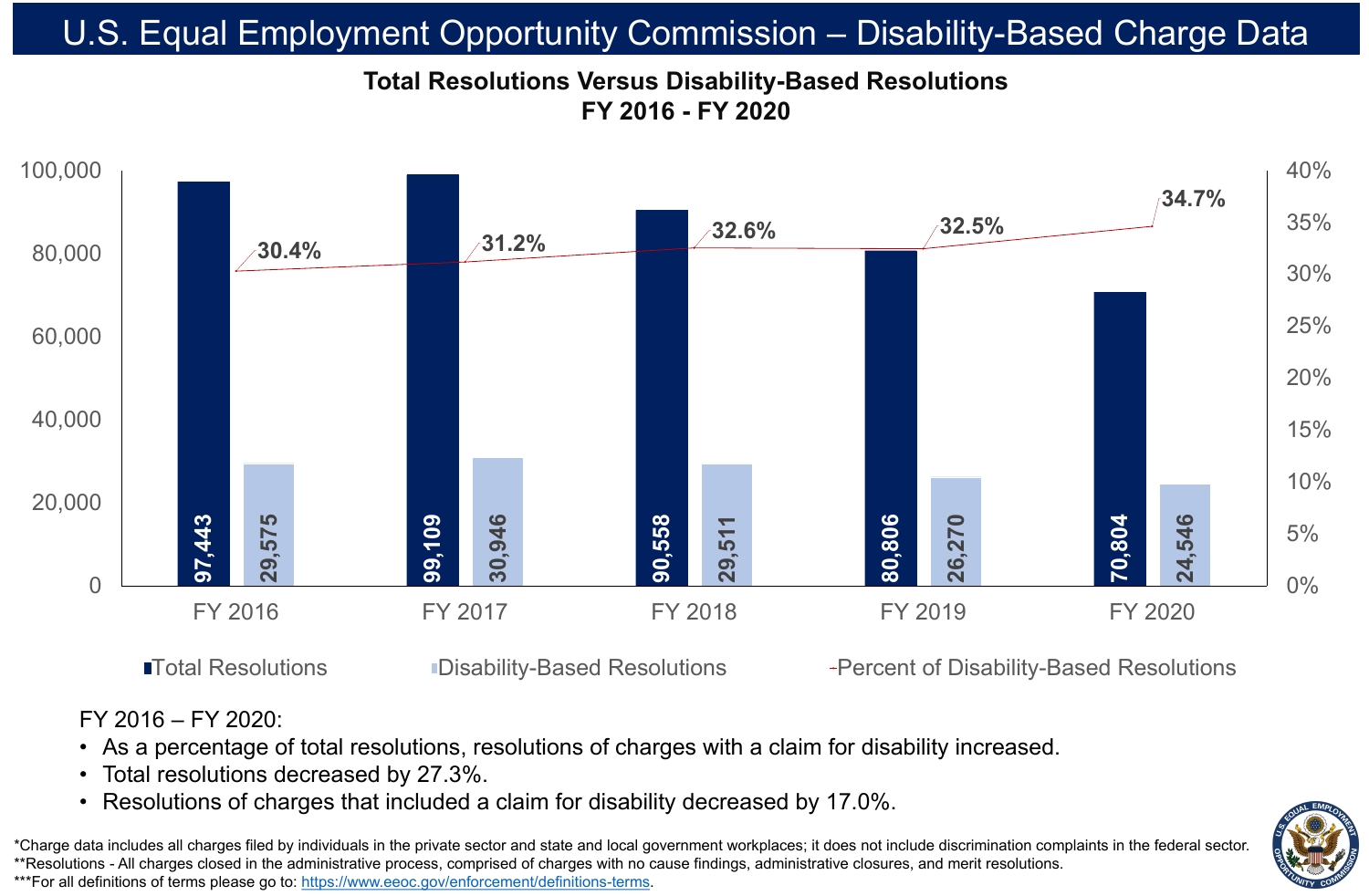# **Resolutions - Disability-Based FY 2016 - FY 2020** U.S. Equal Employment Opportunity Commission – Disability-Based Charge Data





### $\blacksquare$  No Reasonable Cause  $\blacksquare$  Administrative Closures  $\blacksquare$  Merit Resolutions

Merit Resolutions - Charge resolved with an outcome favorable to charging party or charge with meritorious allegations. These are comprised of negotiated settlements, withdrawals with benefits, successful conciliations, and unsuccessful conciliations.

\*Charge data includes all charges filed by individuals in the private sector and state and local government workplaces; it does not include discrimination complaints in the federal sector. \*\*For all definitions of terms please go to:<https://www.eeoc.gov/enforcement/definitions-terms>.



• Resolutions - All charges closed in the administrative process, comprised of charges with no cause findings, administrative closures, and merit resolutions. No Reasonable Cause – EEOC's determination not to proceed further with its investigation. This determination does not certify that the respondent is in compliance with the statutes EEOC enforces. In issuing this determination, the EEOC makes no decision about the merits of claims alleged in the charge or of any other issues that could be construed as having been raised by the charge. The charging party may exercise the right to bring a private court action. • Administrative Closures - Charge closed for administrative reasons without a determination based on the merits, which include: lack of jurisdiction due to untimeliness, insufficient number of employees, or lack of employment relationship; charging party requests withdrawal without receiving benefits; or charging party requests the notice of

- 
- 
- right to sue.
-